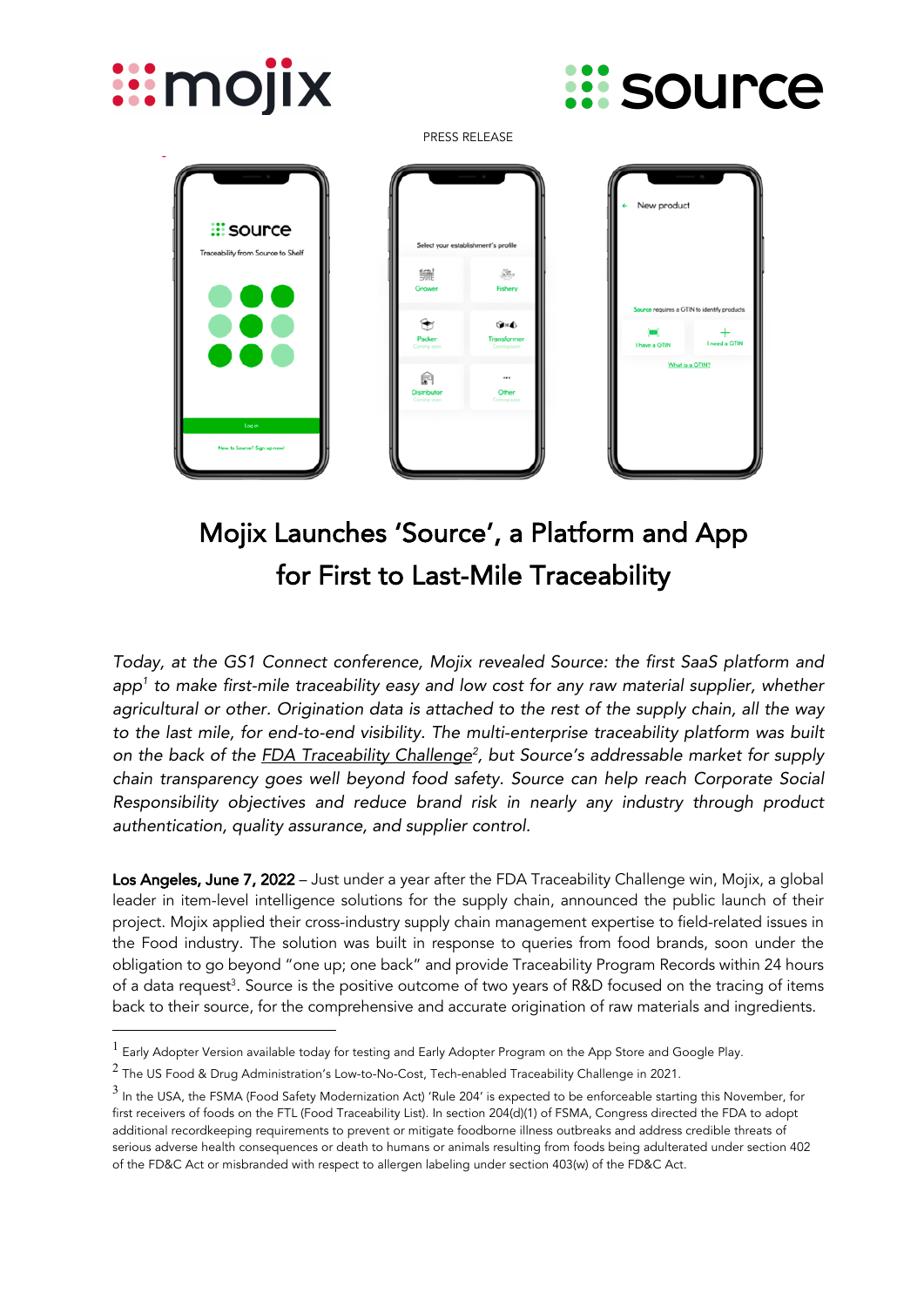



PRESS RELEASE

### The challenge: capturing and managing origination data

Manufacturers know their direct suppliers (one-back) and direct customers (one-up), but supply chain intelligence usually ends there. Data uncertainty also increases as you try to gain clarity upstream, to the original materials composing an item. This hinders nationwide or global withdrawals and recalls. Combined with partner technologies, Mojix can multiply tenfold recall speed to completion by indicating, for example, for one lot number, how many cases of this lot are currently at which DCs, warehouses or restaurants.

The market for raw materials and ingredients in the food industry is fragmented, heterogeneous, and often unstandardized. Production units are, for the large part, SMEs with limited technological capabilities. The greater part of the data related to harvesting, packing, shipping, and the storage of original ingredients is still paper based. In the cases where it is digitized, it remains siloed: it is not connected to the rest of the supply chain's Information Systems.



# The app, for simplified serialization, tagging and KDE and/or CTE capture

The first objective was to make sure that any field worker could easily give a serialized identity to their production, whatever their working conditions, with a simple smartphone. The app was built with encoding capabilities as well as onboarding features to better understand and automatically access GS1 standard lot codes (EPCIS) and create universal establishment identities (GLNs).

The app requires minimal input from the user and automates every repetitive action. It produces standard labels in any format (barcode, QR code, RFID…) that will serve to track the item or lot throughout its lifecycle from the earliest moment possible. The app is also equipped with the latest recognition technology, to automatically populate data fields from available documents, such as purchase orders or invoices.

#### The platform is interoperable and connected to the entire supply chain

Source seamlessly captures item or lot-level KDEs (Key Data Elements) and CTEs (Critical Tracking Events) from the first mile, but most importantly, connects this data to the rest of the supply chain, all the way to the last mile. This is what creates full item and/or lot lifecycle visibility.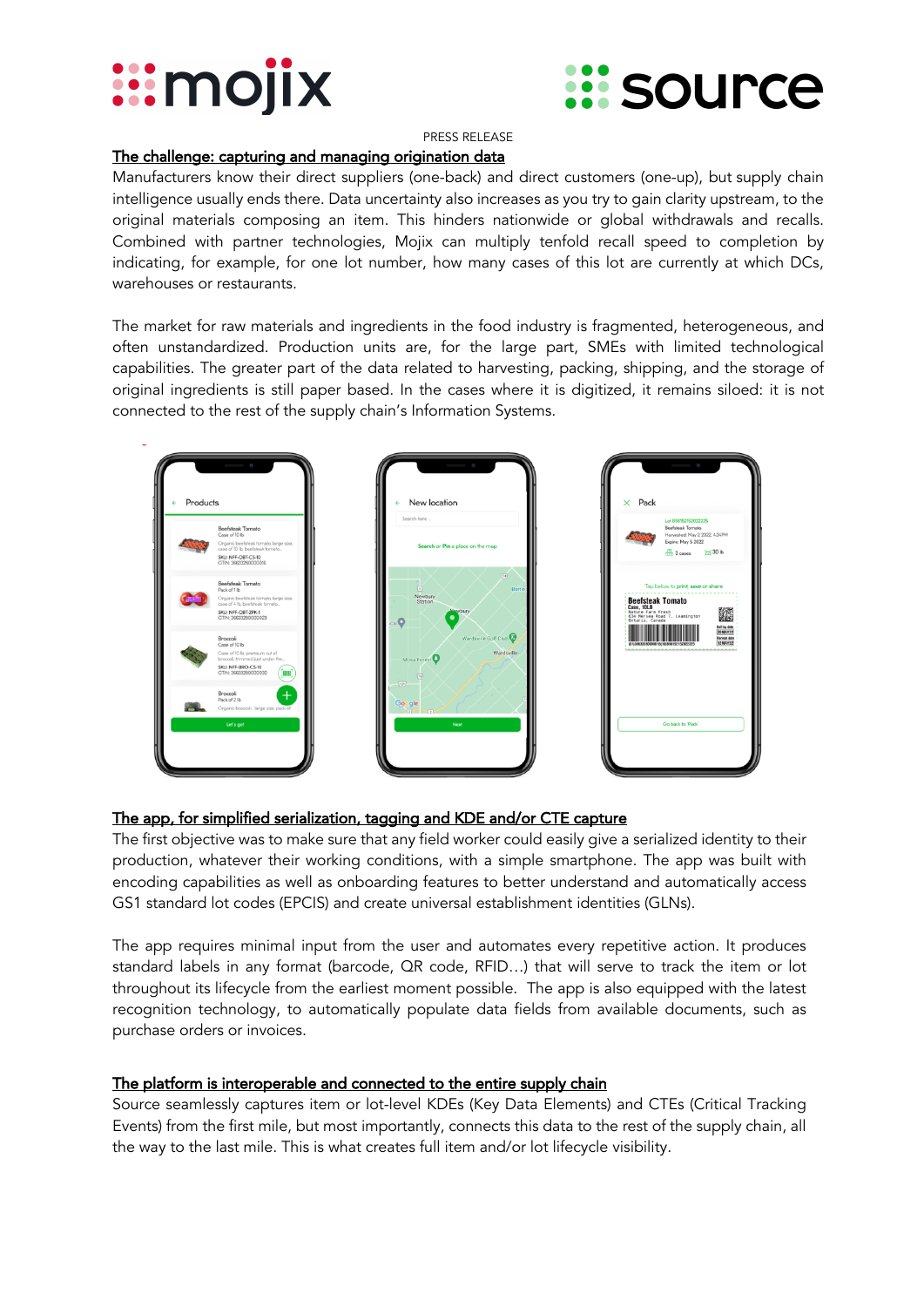# *:::***mojix**



#### PRESS RELEASE

The IDs that are created for items/lots, and the data associated with these IDs is aggregated and managed within the platform. Source stitches together relevant KDEs and CTEs, in full conformity with the regulatory requirements in the United States, to start. Food brands, QSRs, grocers and distributors worried about the additional recordkeeping requirements with the upcoming Rule 204 need only onboard their suppliers to be able to automatically produce the Traceability Reports, in a format acceptable for authorities, and shareable in one click. Once a supplier is registered and using Source, they become compliant by default with any other potential client with similar requirements.

Mojix's supply chain management expertise is the cornerstone of the best-in-class SaaS platform's edge-to-cloud technical architecture, which enables scalability, multi-enterprise and multi-software integrations, to ensure that relevant data is shared with stakeholders on a real-time basis. The speed is what enables facts-based decision-making at the edge, which generates significant RoI to boot.

Dan Doles, Mojix CEO, said: *"With Source, we are completing the item journey from start to finish or should I say, from finish to start. We have recently implemented traceability at a leading QSR's facilities at the very end of the chain, from warehouse to restaurant. Today, we'll be able to link any of that data to the very beginning of the chain. Our teams have covered unchartered territory to bring end users, first receivers, brands, and suppliers alike, crucial information on the provenance and origin of their lots, data which wasn't available to them before. The relevance, adaptability, ease of adoption, and frictionless qualities of Source are extremely convincing, and we cannot wait to witness the impact this innovative solution will have."*



# The item itself becomes the medium

As with any encoding technology, the item/lot itself, thanks to its unique and universal code, becomes the bearer of the information, and the link to enterprise information systems. No longer is it necessary to rely on transactional documents to trace the nature or the origin of a lot or an item. Lack of intermediation makes the data more reliable and seamlessly accessible in one click, from a single source of information.

All the data can be shared, but it's in one place: Source acts as a repository for the data related to certification and laboratory testing. In one click, it's possible to know the history of an establishment (GLN), based on auto-testing, external testing, and certifications. Rules and workflows for validation